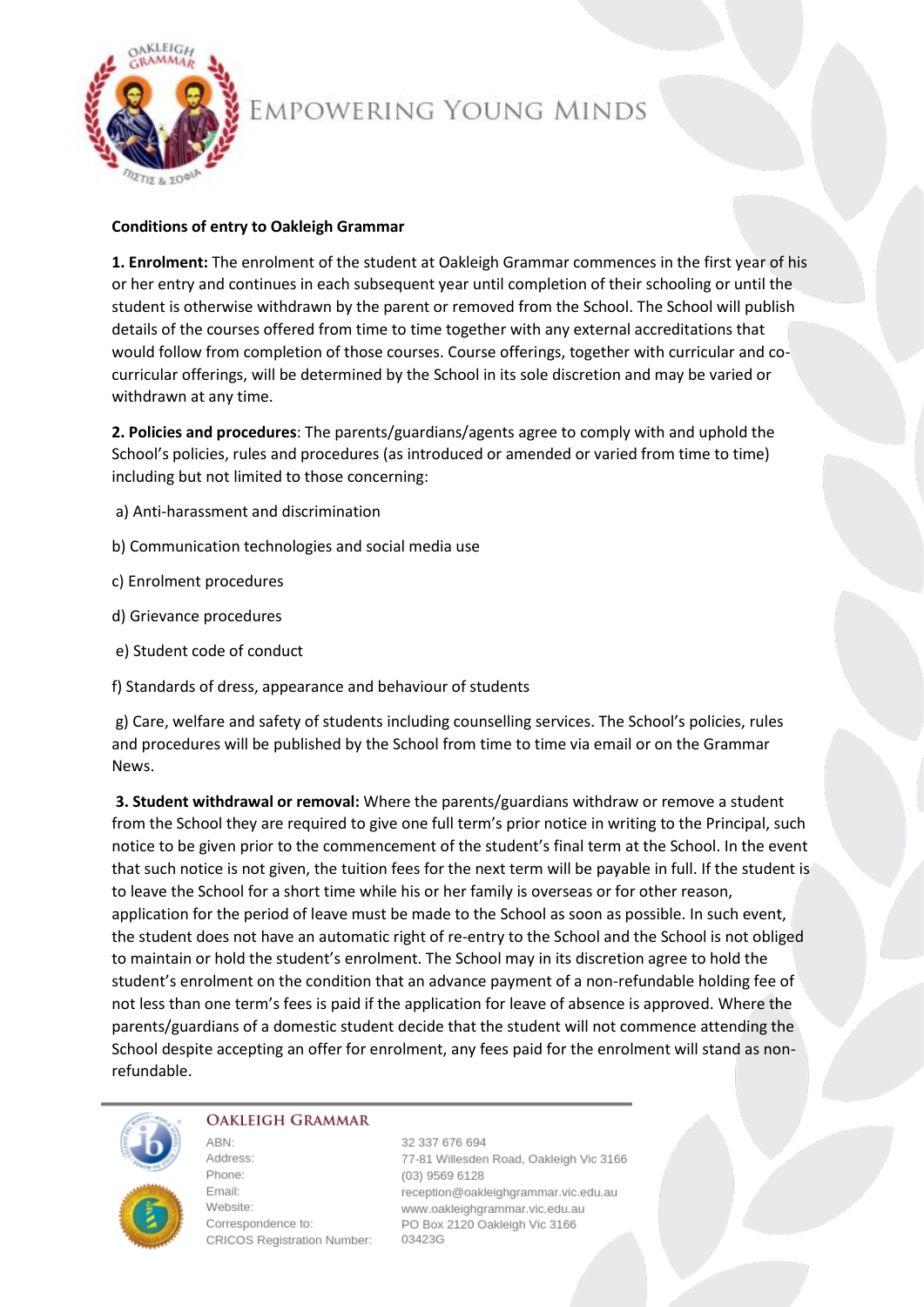The School reserves the right to require the student to be withdrawn from the school and to cancel his or her enrolment if:

a) his/her behaviour or attitude to school work or other school activities is considered unsatisfactory;

b) any accounts or fees payable by the parents/guardians are not paid within the School's terms of payment or within the terms of any agreement between the School and the parents/guardians permitting a later or deferred payment.

If a student's progress and performance is such that, in the opinion of the Principal, he or she is not benefiting from the courses and programmes provided by the School, the parents/guardians may be advised to withdraw the student from the School. The School reserves the right to remove the student and cancel his or her enrolment on grounds of unsatisfactory conduct or performance, for failure to obey the rules or policies of the School or for any other reason. In such matters, the decision of the Principal is final.

**4. Discipline**: The parents/guardians agree to support the Principal in disciplinary actions undertaken by him or on his behalf and which the Principal deems as appropriate to modify and deal with student behaviour and conduct. The discipline methods used by the School in respect of student behaviour and conduct will be such lawful actions as determined by the Principal in his or her sole discretion including:

a) Withdrawal of privileges

b) Detention at lunchtime or after normal school hours

c) Requiring students to undertake additional school work during or after normal school hours and at such venue as the Principal considers appropriate

d) Suspension

e) Expulsion

f) Such other consequences as the Principal considers reasonable and appropriate in the circumstances.

Where it is considered necessary, the Principal may authorise an appropriate member of the School's staff to conduct a search of any of the student's private belongings that have been brought onto the School's premises or to a School function or activity, including his or her school bag and locker, and may authorise a search of the student's person or direct that his or her pockets or clothing be emptied.

**5. Parent conduct:** The parents/guardians will behave in such a manner that the image of the School is not negatively affected or brought into disrepute and to treat and deal with the School's employees, representatives, other parents and students with respect and consideration.



#### **OAKLEIGH GRAMMAR**

ABN: Address: Phone: Email: Website: Correspondence to: CRICOS Registration Number: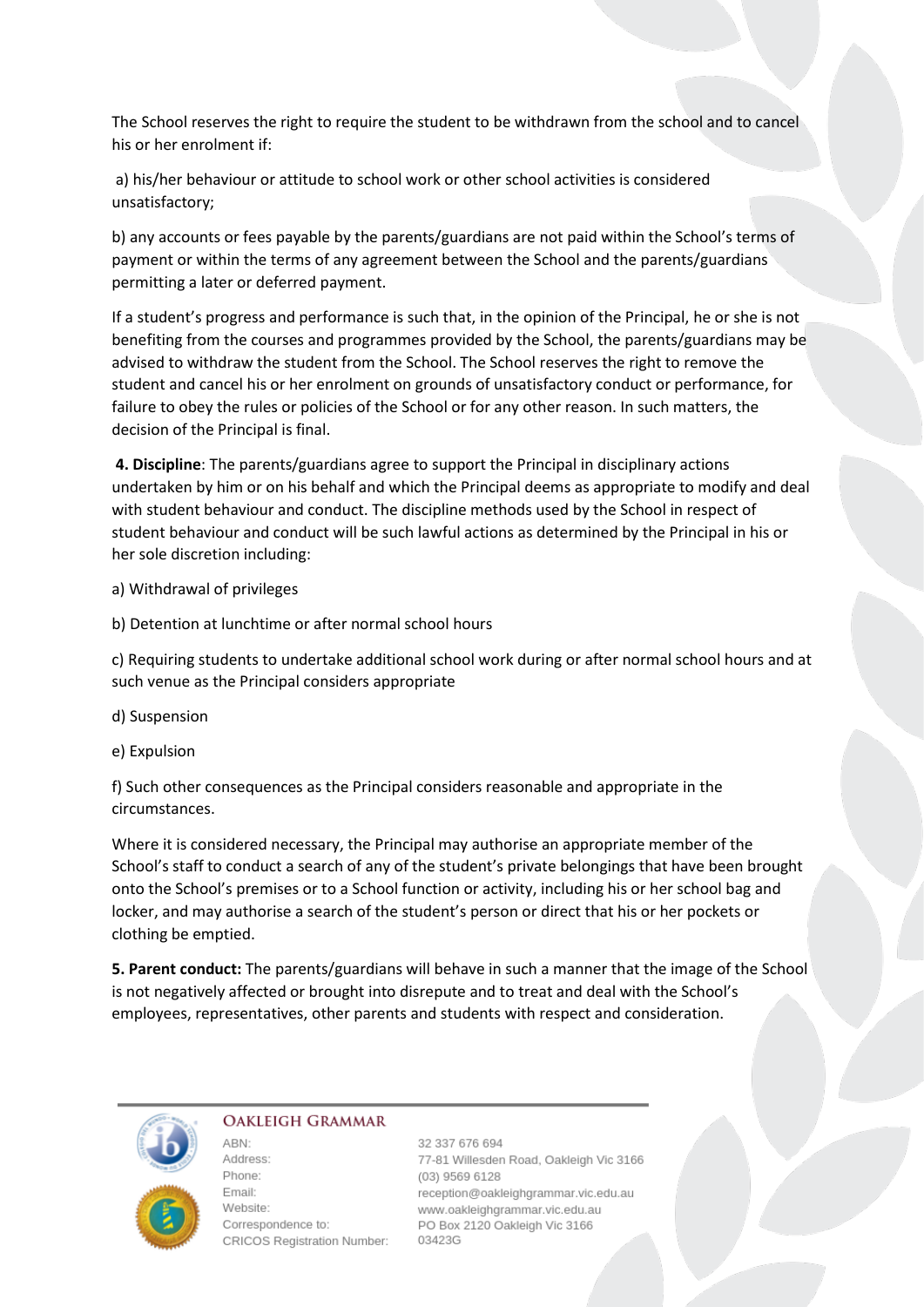If the Principal believes that a mutually beneficial relationship of trust and cooperation between the parents/guardians and the School or any of its staff has broken down to the extent that it adversely impacts on their relationship with the School, the Principal may require the parents/guardians to remove the student from the School and cancel his or her enrolment together with any other child or children they have enrolled at the School.

The parents/guardians agree to comply with all policies and procedures of the School including those that relate to parent conduct and to take steps to be aware of any new or amended policies and procedures from time to time.

**6. Health and safety**: The parents must advise the School in writing of the student's medical history and medical needs from time to time including any significant illness or disability suffered or developed by the student during his or her enrolment and to immediately notify the School of any infectious or contagious disease contracted by the student while enrolled at the School. The School is authorised to:

a) Obtain or provide such emergency or urgent medical treatment for the student should such action be deemed necessary by the School or a staff member;

b) Obtain any medical treatment for the student considered appropriate in the circumstances where the student suffers from an injury or illness.

The parents/guardians each indemnify and hold indemnified the School, its agents and servants against any expenses, costs or damages which they might incur as a result of providing or obtaining medical treatment for the student.

**7. Special needs**: The parents/guardians must advise the School when applying for enrolment and at all times thereafter, including prior to accepting any offer of enrolment from the School, of any disability or specific learning or behavioural needs that the student may have and of which the School should be aware. They must also advise of any adjustments or specialised support services they consider should be made available by the School to assist the School to assess the application for enrolment and to ensure that the student is able to access the School's curriculum and educational programmes.

**8. Fees:** School tuition fees and other fees and charges are payable in line with the School's terms of payment (as may be amended from time to time). The School has the right to determine, in its sole discretion, the level of fees, interest and other charges to be paid by the parents/ guardians. It is acknowledged and agreed that the fees and charges may be varied and increased from time to time, including during the period of the student's enrolment at the School, at the sole discretion of the School. A full year's invoice will be sent to each family in Term 1 each year and a subsequent invoice sent each term for payment. The parents/guardians (if more than one) are jointly and severally liable for the payment of all accounts rendered by the School in respect of the student's enrolment at the School and will comply with the School's terms of payment. The School may charge to the account of the parents/guardians its reasonable costs and expenses (including legal costs on an indemnity basis) in complying with any subpoena or Court order to produce documents or records.



### **OAKLEIGH GRAMMAR**

ABN:

Address: Phone: Email: Website: Correspondence to: CRICOS Registration Number: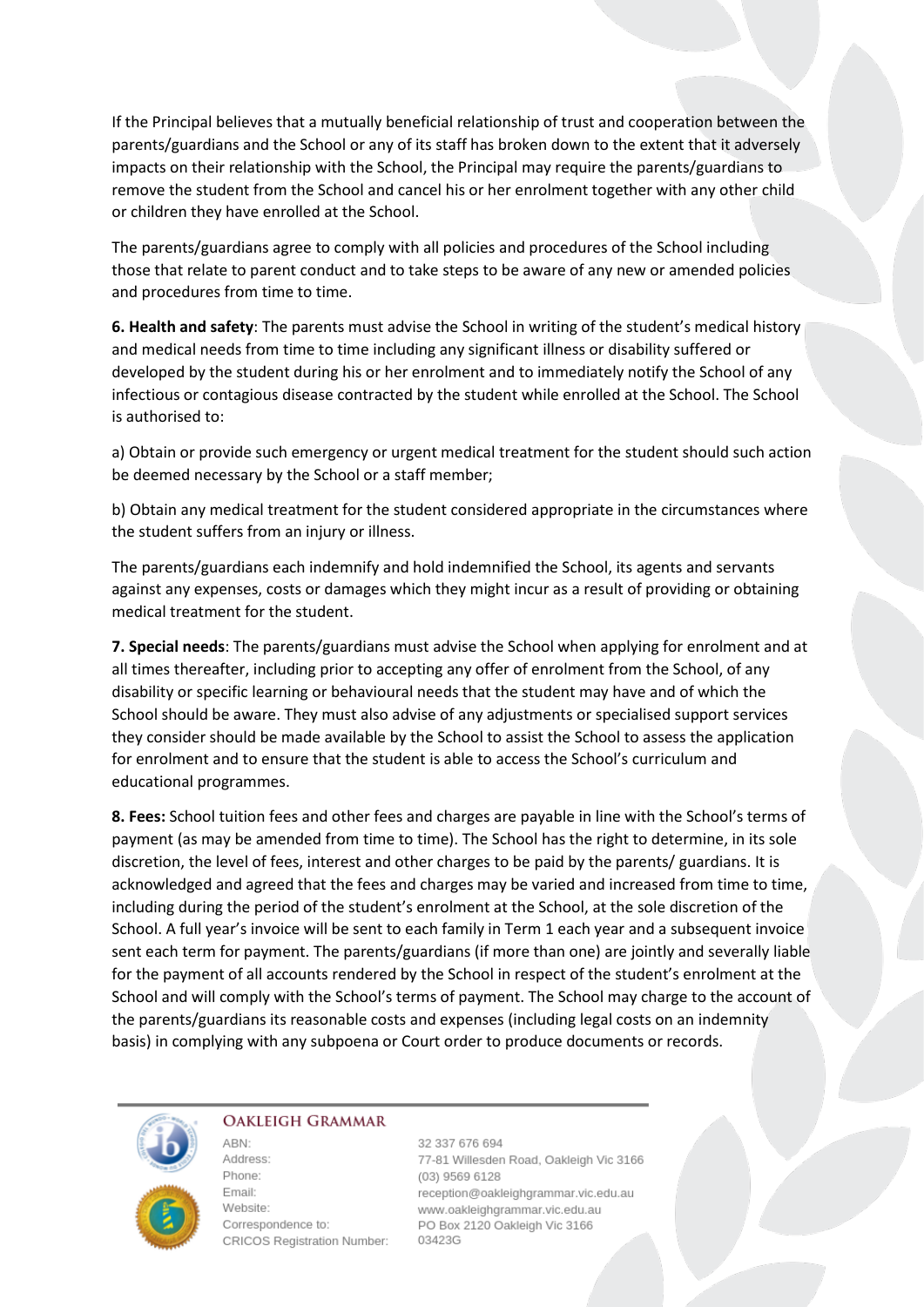All tuition fees and other amounts payable to the School in respect of a student are to be paid up to date before the student starts each Term and, if not paid by that time, the School may suspend the student's enrolment and exclude the student from attending school until payment is made in full. Only in exceptional circumstances will the student be allowed to commence a new term if the account for the previous term has not been paid.

Student attendance at co-curricular activities (e.g. trips and tours etc.) may not be permitted if the school account is in arrears. The Director of Finance is authorised to take such action as may be necessary - including legal proceedings - to recover outstanding amounts. Interest may also be charged on overdue amounts, from the due date for payment until paid in full, at the rate for the time being fixed under section 2 of the Penalty Interest Rates Act 1983 (Vic). Any agreement or act by the School not to strictly enforce the terms of payment of its accounts is not a waiver of its right to require the student to be withdrawn and his or her enrolment cancelled. Parents will be notified prior to the end of Term 4 each year the updated fee's for the following year.

**9. Other costs and charges:** There are other school costs (e.g. music lessons, Out of School Hours Care, bus to/from school, camps etc.) which may be incurred during the student's time at the School. These may be levied to the fee account and will be payable in accordance with the School's terms of payment. Students are required to have a range of other items (eg books, computing equipment, uniform) during their enrolment, details of which may be obtained from the School if required. It is the responsibility of parents to ensure that students have these items.

**10. Privacy**: The School collects personal information, including sensitive information, about students and parents/guardians before and during the course of the student's enrolment at the School. The primary purpose of collecting this information is to enable the School to provide proper schooling for the student. This includes satisfying the needs of parents/guardians and the needs of the student throughout the whole period he or she is enrolled. Some of the information we collect is to satisfy the School's legal obligations, particularly to enable the School to discharge its duty of care. The School's Privacy Policy applies to the collection, use and disclosure of personal information by the School. The School is authorised to use photographs and video footage taken of the student and the parents/guardians during School business or functions in publications of the School including its website and promotional brochures and material. It is a requirement of the School that parents are respectful of the privacy and rights of others in relation to taking and/or disseminating any photos or videos of School activities.

**11. Court orders:** The parents/guardians agree to provide and disclose to the School on a timely basis copies of all Family Court orders that may impact on or relate to the student. This includes orders concerning the parent or person with whom the student lives and the rights of each parent/ guardian in respect of decisions concerning the student's education and day to day issues. The parents/guardians also agree to provide and disclose to the School on a timely basis all Court intervention orders (including personal safety intervention orders) made against both or either parent/guardian or other persons in respect of their communication or contact with the student. The parents/guardians will at all times act in accordance with any relevant Court orders in their dealings with the School and update the school when new orders are put in place.



#### **OAKLEIGH GRAMMAR**

ABN:

Address: Phone: Email: Website: Correspondence to: CRICOS Registration Number: